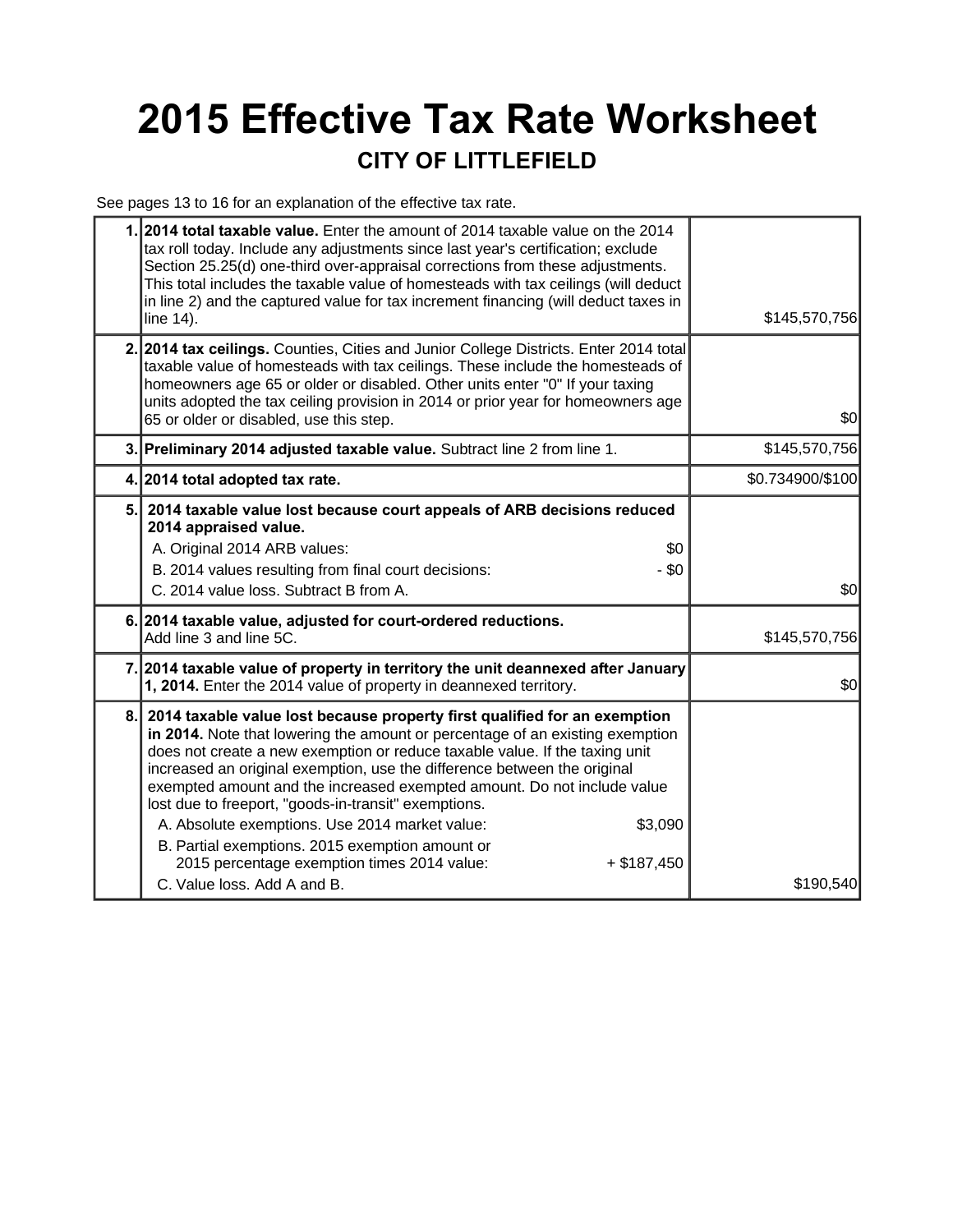### **2015 Effective Tax Rate Worksheet (continued) CITY OF LITTLEFIELD**

| 9.   | 2014 taxable value lost because property first qualified for agricultural<br>appraisal (1-d or 1-d-1), timber appraisal, recreational/scenic appraisal or<br>public access airport special appraisal in 2015. Use only those properties<br>that first qualified in 2015; do not use properties that qualified in 2014.<br>A. 2014 market value:<br>\$0<br>- \$0<br>B. 2015 productivity or special appraised value:<br>C. Value loss. Subtract B from A. | \$0           |
|------|----------------------------------------------------------------------------------------------------------------------------------------------------------------------------------------------------------------------------------------------------------------------------------------------------------------------------------------------------------------------------------------------------------------------------------------------------------|---------------|
|      | 10. Total adjustments for lost value. Add lines 7, 8C and 9C.                                                                                                                                                                                                                                                                                                                                                                                            | \$190,540     |
|      | 11. 2014 adjusted taxable value. Subtract line 10 from line 6.                                                                                                                                                                                                                                                                                                                                                                                           | \$145,380,216 |
|      | 12. Adjusted 2014 taxes. Multiply line 4 by line 11 and divide by \$100.                                                                                                                                                                                                                                                                                                                                                                                 | \$1,068,399   |
|      | 13. Taxes refunded for years preceding tax year 2014. Enter the amount of taxes<br>refunded during the last budget year for tax years preceding tax year 2014.<br>Types of refunds include court decisions, Section 25.25(b) and (c) corrections<br>and Section 31.11 payment errors. Do not include refunds for tax year 2014.<br>This line applies only to tax years preceding tax year 2014.                                                          | \$0           |
|      | 14. Taxes in tax increment financing (TIF) for tax year 2014. Enter the amount of<br>taxes paid into the tax increment fund for a reinvestment zone as agreed by the<br>taxing unit. If the unit has no 2015 captured appraised value in Line 16D, enter<br>"0."                                                                                                                                                                                         | \$0           |
|      | 15. Adjusted 2014 taxes with refunds. Add lines 12 and 13, subtract line 14.                                                                                                                                                                                                                                                                                                                                                                             | \$1,068,399   |
| 16.l | Total 2015 taxable value on the 2015 certified appraisal roll today. This<br>value includes only certified values and includes the total taxable value of<br>homesteads with tax ceilings (will deduct in line 18). These homesteads<br>includes homeowners age 65 or older or disabled.<br>A. Certified values only:<br>\$150,618,905<br>B. Counties: Include railroad rolling stock values<br>certified by the Comptroller's office:<br>$+$ \$0        |               |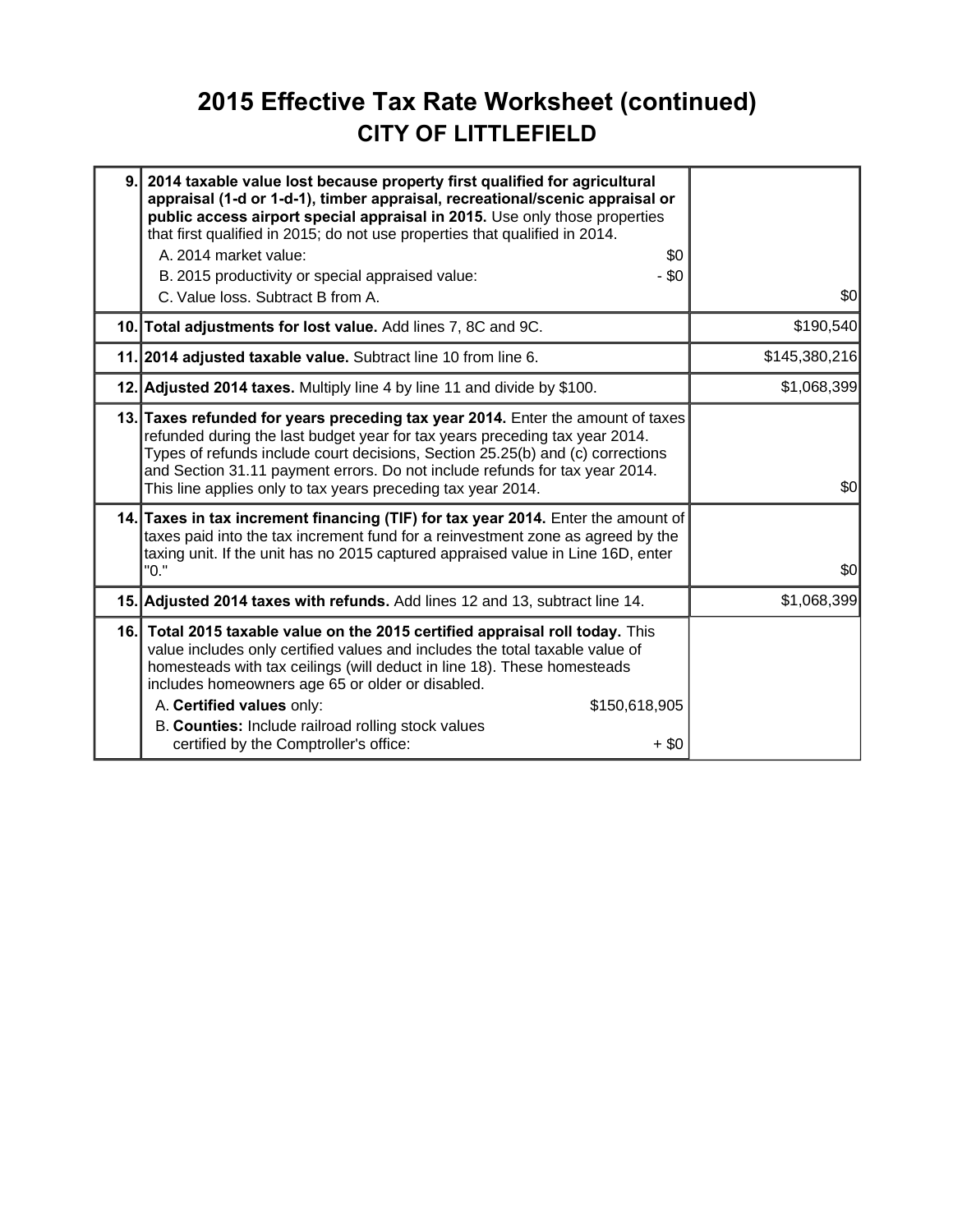### **2015 Effective Tax Rate Worksheet (continued) CITY OF LITTLEFIELD**

| 16.<br>C. Pollution control exemption: Deduct the value<br>$\text{(cont.)}$<br>of property exempted for the current tax year for<br>the first time as pollution control property (use this<br>line based on attorney's advice):<br>D. Tax increment financing: Deduct the 2015<br>captured appraised value of property taxable by a<br>taxing unit in a tax increment financing zone for<br>which the 2015 taxes will be deposited into the tax<br>increment fund. Do not include any new property<br>value that will be included in line 21 below.<br>E. Total 2015 value. Add A and B, then subtract C<br>and D.                                                                                                                                                                                                                                                                                                                                                                                                                                                                                                                                                                                             | $-$ \$0<br>$-$ \$0 | \$150,618,905 |
|----------------------------------------------------------------------------------------------------------------------------------------------------------------------------------------------------------------------------------------------------------------------------------------------------------------------------------------------------------------------------------------------------------------------------------------------------------------------------------------------------------------------------------------------------------------------------------------------------------------------------------------------------------------------------------------------------------------------------------------------------------------------------------------------------------------------------------------------------------------------------------------------------------------------------------------------------------------------------------------------------------------------------------------------------------------------------------------------------------------------------------------------------------------------------------------------------------------|--------------------|---------------|
| Total value of properties under protest or not included on certified<br>17.1<br>appraisal roll.<br>A. 2015 taxable value of properties under protest.<br>The chief appraiser certifies a list of properties still<br>under ARB protest. The list shows the district's<br>value and the taxpayer's claimed value, if any or<br>an estimate of the value if the taxpayer wins. For<br>each of the properties under protest, use the<br>lowest of these values. Enter the total value.<br>B. 2015 value of properties not under protest or<br>included on certified appraisal roll. The chief<br>appraiser gives taxing units a list of those taxable<br>properties that the chief appraiser knows about but<br>are not included at appraisal roll certification.<br>These properties also are not on the list of<br>properties that are still under protest. On this list of<br>properties, the chief appraiser includes the market<br>value, appraised value and exemptions for the<br>preceding year and a reasonable estimate of the<br>market value, appraised value and exemptions for<br>the current year. Use the lower market, appraised<br>or taxable value (as appropriate). Enter the total<br>value. | \$0<br>$+$ \$0     |               |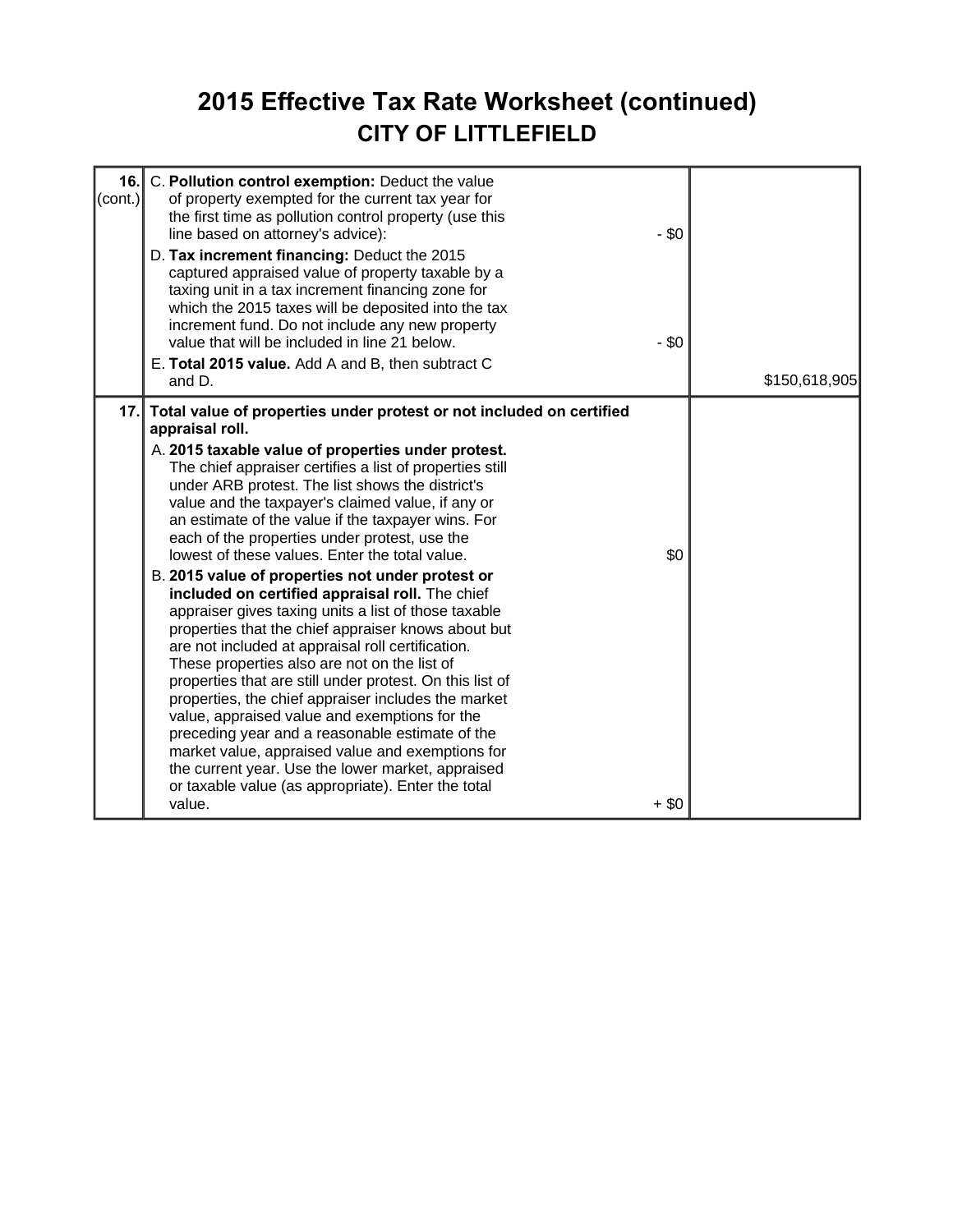### **2015 Effective Tax Rate Worksheet (continued) CITY OF LITTLEFIELD**

| 17.<br>(cont.) | C. Total value under protest or not certified. Add<br>A and B.                                                                                                                                                                                                                                                                                                                                                                                                                                                                                                                                                                                                                                                                                                                                                                                                                                                                               | \$0            |
|----------------|----------------------------------------------------------------------------------------------------------------------------------------------------------------------------------------------------------------------------------------------------------------------------------------------------------------------------------------------------------------------------------------------------------------------------------------------------------------------------------------------------------------------------------------------------------------------------------------------------------------------------------------------------------------------------------------------------------------------------------------------------------------------------------------------------------------------------------------------------------------------------------------------------------------------------------------------|----------------|
|                | 18. 2015 tax ceilings. Counties, cities and junior colleges enter 2015 total taxable<br>value of homesteads with tax ceilings. These include the homesteads of<br>homeowners age 65 or older or disabled. Other units enter "0." If your taxing<br>units adopted the tax ceiling provision in 2014 or prior year for homeowners<br>age 65 or older or disabled, use this step.                                                                                                                                                                                                                                                                                                                                                                                                                                                                                                                                                               | \$0            |
|                | 19. 2015 total taxable value. Add lines 16E and 17C. Subtract line 18.                                                                                                                                                                                                                                                                                                                                                                                                                                                                                                                                                                                                                                                                                                                                                                                                                                                                       | \$150,618,905  |
|                | 20. Total 2015 taxable value of properties in territory annexed after January 1,<br>2008. Include both real and personal property. Enter the 2015 value of property<br>in territory annexed.                                                                                                                                                                                                                                                                                                                                                                                                                                                                                                                                                                                                                                                                                                                                                 | \$0            |
|                | 21. Total 2015 taxable value of new improvements and new personal property<br>located in new improvements. "New" means the item was not on the<br>appraisal roll in 2014. An improvement is a building, structure, fixture or fence<br>erected on or affixed to land. A transportable structure erected on its owner's<br>land is also included unless it is held for sale or is there only temporarily. New<br>additions to existing improvements may be included if the appraised value can<br>be determined. New personal property in a new improvement must have been<br>brought into the unit after January 1, 2014 and be located in a new<br>improvement. New improvements do include property on which a tax<br>abatement agreement has expired for 2015. New improvements do not include<br>mineral interests produced for the first time, omitted property that is back<br>assessed and increased appraisals on existing property. | \$76,750       |
|                | 22. Total adjustments to the 2015 taxable value. Add lines 20 and 21.                                                                                                                                                                                                                                                                                                                                                                                                                                                                                                                                                                                                                                                                                                                                                                                                                                                                        | \$76,750       |
|                | 23. 2015 adjusted taxable value. Subtract line 22 from line 19.                                                                                                                                                                                                                                                                                                                                                                                                                                                                                                                                                                                                                                                                                                                                                                                                                                                                              | \$150,542,155  |
|                | 24. 2015 effective tax rate. Divide line 15 by line 23 and multiply by \$100.                                                                                                                                                                                                                                                                                                                                                                                                                                                                                                                                                                                                                                                                                                                                                                                                                                                                | \$0.7097/\$100 |
|                | 25. COUNTIES ONLY. Add together the effective tax rates for each type of tax the<br>county levies. The total is the 2015 county effective tax rate.                                                                                                                                                                                                                                                                                                                                                                                                                                                                                                                                                                                                                                                                                                                                                                                          | $$$ /\$100     |

A county, city or hospital district that adopted the additional sales tax in November 2014 or in May 2015 must adjust its effective tax rate. *The Additional Sales Tax Rate Worksheet* on page 39 sets out this adjustment. Do not forget to complete the *Additional Sales Tax Rate Worksheet* if the taxing unit adopted the additional sales tax on these dates.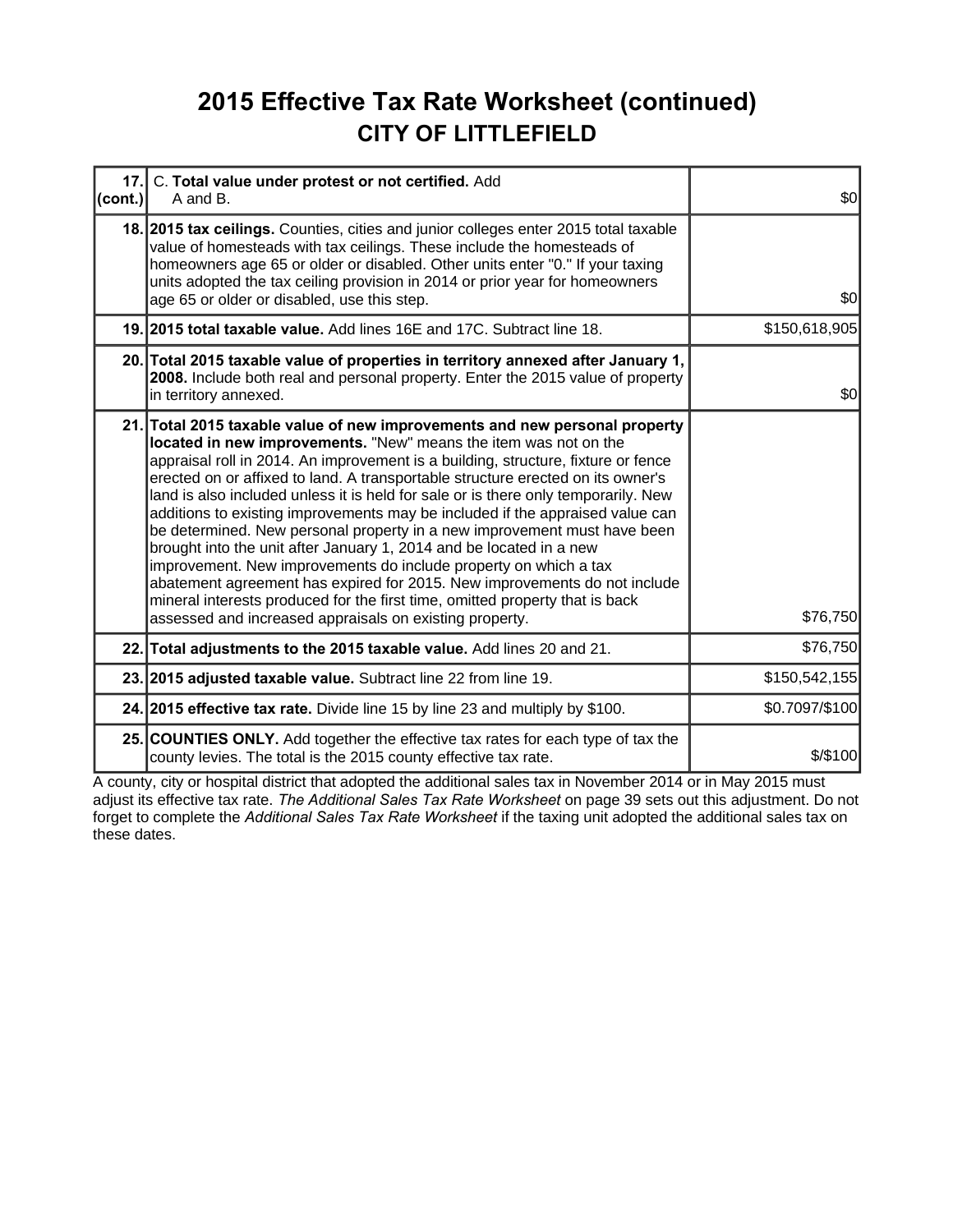# **2015 Rollback Tax Rate Worksheet**

### **CITY OF LITTLEFIELD**

See pages 17 to 21 for an explanation of the rollback tax rate.

| 26. 2014 maintenance and operations (M&O) tax rate.                                                                                                                                                                                                                                                                                                                                                                                                                                                                                                                                                                                                           |                                 | \$0.656100/\$100 |
|---------------------------------------------------------------------------------------------------------------------------------------------------------------------------------------------------------------------------------------------------------------------------------------------------------------------------------------------------------------------------------------------------------------------------------------------------------------------------------------------------------------------------------------------------------------------------------------------------------------------------------------------------------------|---------------------------------|------------------|
| 27. 2014 adjusted taxable value. Enter the amount from line 11.                                                                                                                                                                                                                                                                                                                                                                                                                                                                                                                                                                                               |                                 | \$145,380,216    |
| 2014 M&O taxes.<br>28.1                                                                                                                                                                                                                                                                                                                                                                                                                                                                                                                                                                                                                                       |                                 |                  |
| A. Multiply line 26 by line 27 and divide by \$100.<br>B. Cities, counties and hospital districts with<br>additional sales tax: Amount of additional sales<br>tax collected and spent on M&O expenses in<br>2014. Enter amount from full year's sales tax<br>revenue spent for M&O in 2014 fiscal year, if any.<br>Other units, enter "0." Counties exclude any<br>amount that was spent for economic development<br>grants from the amount of sales tax spent.<br>C. Counties: Enter the amount for the state criminal<br>justice mandate. If second or later year, the<br>amount is for increased cost above last year's<br>amount. Other units, enter "0." | \$953,839<br>$+$ \$0<br>$+$ \$0 |                  |
| D. Transferring function: If discontinuing all of a<br>department, function or activity and transferring it<br>to another unit by written contract, enter the<br>amount spent by the unit discontinuing the<br>function in the 12 months preceding the month of<br>this calculation. If the unit did not operate this<br>function for this 12-month period, use the amount<br>spent in the last full fiscal year in which the unit<br>operated the function. The unit discontinuing the<br>function will subtract this amount in H below. The<br>unit receiving the function will add this amount in<br>H below. Other units, enter "0."                      | $+/-$ \$0                       |                  |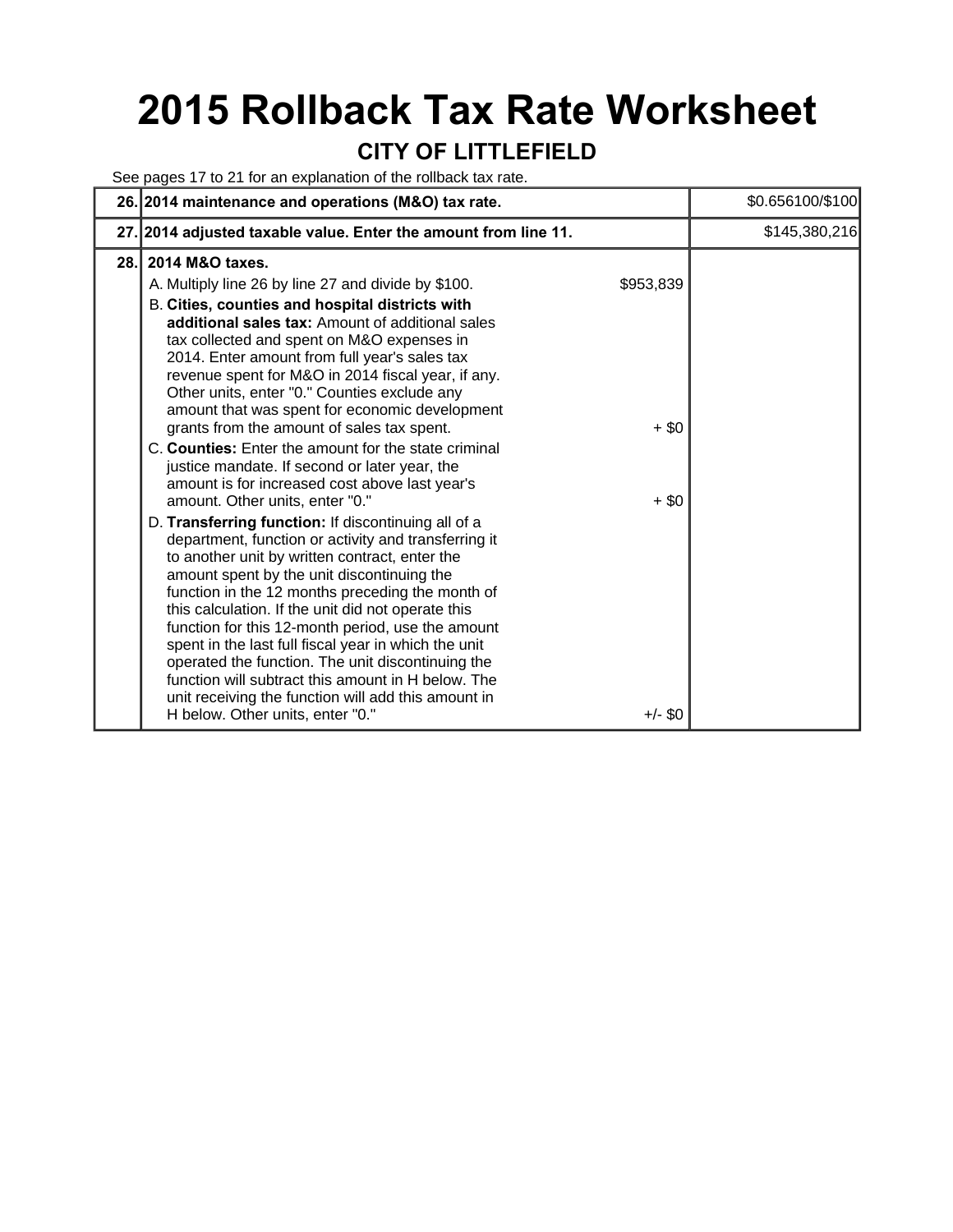### **2015 Rollback Tax Rate Worksheet (continued) CITY OF LITTLEFIELD**

| 28.<br>$\left(\text{cont.}\right)$ | E. Taxes refunded for years preceding tax year<br>2014: Enter the amount of M&O taxes refunded<br>during the last budget year for tax years<br>preceding tax year 2014. Types of refunds<br>include court decisions, Section 25.25(b) and (c)<br>corrections and Section 31.11 payment errors. Do<br>not include refunds for tax year 2014. This line<br>applies only to tax years preceding tax year 2014.<br>F. Enhanced indigent health care expenditures:<br>Enter the increased amount for the current year's<br>enhanced indigent health care expenditures<br>above the preceding tax year's enhanced indigent<br>health care expenditures, less any state<br>assistance.<br>G. Taxes in tax increment financing (TIF): Enter<br>the amount of taxes paid into the tax increment<br>fund for a reinvestment zone as agreed by the<br>taxing unit. If the unit has no 2015 captured<br>appraised value in Line 16D, enter "0."<br>H. Adjusted M&O Taxes. Add A, B, C, E and F. For<br>unit with D, subtract if discontinuing function and<br>add if receiving function. Subtract G. | $+$ \$0<br>$+$ \$0<br>$-$ \$0 | \$953,839      |
|------------------------------------|------------------------------------------------------------------------------------------------------------------------------------------------------------------------------------------------------------------------------------------------------------------------------------------------------------------------------------------------------------------------------------------------------------------------------------------------------------------------------------------------------------------------------------------------------------------------------------------------------------------------------------------------------------------------------------------------------------------------------------------------------------------------------------------------------------------------------------------------------------------------------------------------------------------------------------------------------------------------------------------------------------------------------------------------------------------------------------------|-------------------------------|----------------|
|                                    | 29. 2015 adjusted taxable value.<br>Enter line 23 from the Effective Tax Rate Worksheet.                                                                                                                                                                                                                                                                                                                                                                                                                                                                                                                                                                                                                                                                                                                                                                                                                                                                                                                                                                                                 |                               | \$150,542,155  |
|                                    | 30. 2015 effective maintenance and operations rate.<br>Divide line 28H by line 29 and multiply by \$100.                                                                                                                                                                                                                                                                                                                                                                                                                                                                                                                                                                                                                                                                                                                                                                                                                                                                                                                                                                                 |                               | \$0.6336/\$100 |
|                                    | 31. 2015 rollback maintenance and operation rate.<br>Multiply line 30 by 1.08. (See lines 49 to 52 for additional rate for pollution<br>control expenses.                                                                                                                                                                                                                                                                                                                                                                                                                                                                                                                                                                                                                                                                                                                                                                                                                                                                                                                                |                               | \$0.6842/\$100 |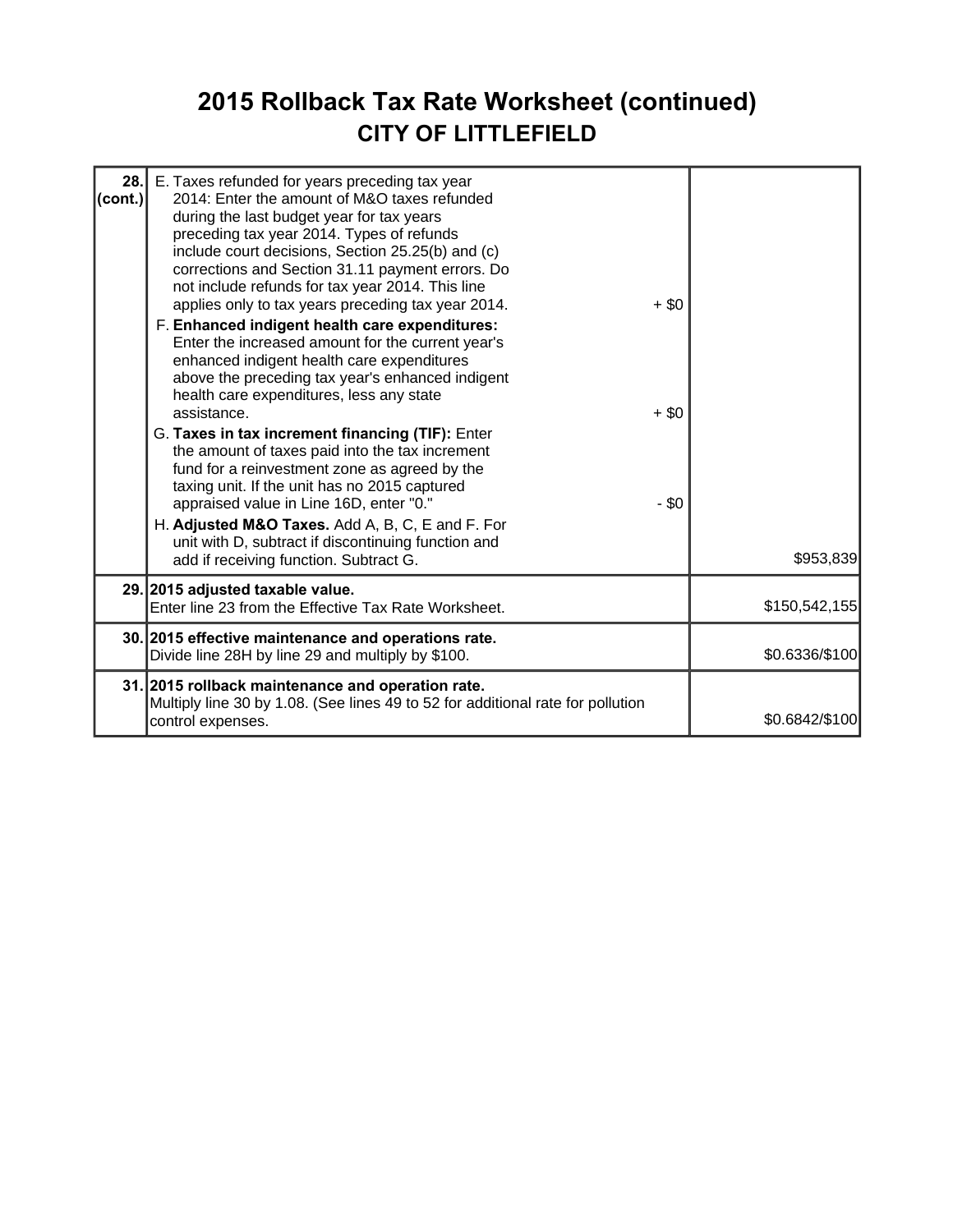### **2015 Rollback Tax Rate Worksheet (continued) CITY OF LITTLEFIELD**

| 32. | Total 2015 debt to be paid with property taxes and additional sales tax<br>revenue.<br>"Debt" means the interest and principal that will be paid on debts that:<br>(1) are paid by property taxes,<br>(2) are secured by property taxes,<br>(3) are scheduled for payment over a period longer than one year and<br>(4) are not classified in the unit's budget as M&O expenses.<br>A: Debt also includes contractual payments to other<br>taxing units that have incurred debts on behalf of<br>this taxing unit, if those debts meet the four<br>conditions above. Include only amounts that will be<br>paid from property tax revenue. Do not include<br>appraisal district budget payments. List the debt in<br>Schedule B: Debt Service.<br>\$118,750<br>B: Subtract unencumbered fund amount used to<br>reduce total debt.<br>-\$0<br>$-50$<br>C: Subtract amount paid from other resources.<br>D: Adjusted debt. Subtract B and C from A. | \$118,750      |  |
|-----|--------------------------------------------------------------------------------------------------------------------------------------------------------------------------------------------------------------------------------------------------------------------------------------------------------------------------------------------------------------------------------------------------------------------------------------------------------------------------------------------------------------------------------------------------------------------------------------------------------------------------------------------------------------------------------------------------------------------------------------------------------------------------------------------------------------------------------------------------------------------------------------------------------------------------------------------------|----------------|--|
|     | 33. Certified 2014 excess debt collections. Enter the amount certified by the<br>collector.                                                                                                                                                                                                                                                                                                                                                                                                                                                                                                                                                                                                                                                                                                                                                                                                                                                      | \$0            |  |
|     | 34. Adjusted 2015 debt. Subtract line 33 from line 32.                                                                                                                                                                                                                                                                                                                                                                                                                                                                                                                                                                                                                                                                                                                                                                                                                                                                                           | \$118,750      |  |
|     | 35. Certified 2015 anticipated collection rate. Enter the rate certified by the<br>collector. If the rate is 100 percent or greater, enter 100 percent.                                                                                                                                                                                                                                                                                                                                                                                                                                                                                                                                                                                                                                                                                                                                                                                          | 100.000000%    |  |
|     | 36. 2015 debt adjusted for collections. Divide line 34 by line 35.                                                                                                                                                                                                                                                                                                                                                                                                                                                                                                                                                                                                                                                                                                                                                                                                                                                                               | \$118,750      |  |
|     | 37. 2015 total taxable value. Enter the amount on line 19.                                                                                                                                                                                                                                                                                                                                                                                                                                                                                                                                                                                                                                                                                                                                                                                                                                                                                       | \$150,618,905  |  |
|     | 38. 2015 debt tax rate. Divide line 36 by line 37 and multiply by \$100.                                                                                                                                                                                                                                                                                                                                                                                                                                                                                                                                                                                                                                                                                                                                                                                                                                                                         | \$0.0788/\$100 |  |
|     | 39. 2015 rollback tax rate. Add lines 31 and 38.                                                                                                                                                                                                                                                                                                                                                                                                                                                                                                                                                                                                                                                                                                                                                                                                                                                                                                 | \$0.7630/\$100 |  |
|     | 40. COUNTIES ONLY. Add together the rollback tax rates for each type of tax the<br>county levies. The total is the 2015 county rollback tax rate.                                                                                                                                                                                                                                                                                                                                                                                                                                                                                                                                                                                                                                                                                                                                                                                                | \$/\$100       |  |

A taxing unit that adopted the additional sales tax must complete the lines for the *Additional Sales Tax Rate*. A taxing unit seeking additional rollback protection for pollution control expenses completes the *Additional Rollback Protection for Pollution Control*.